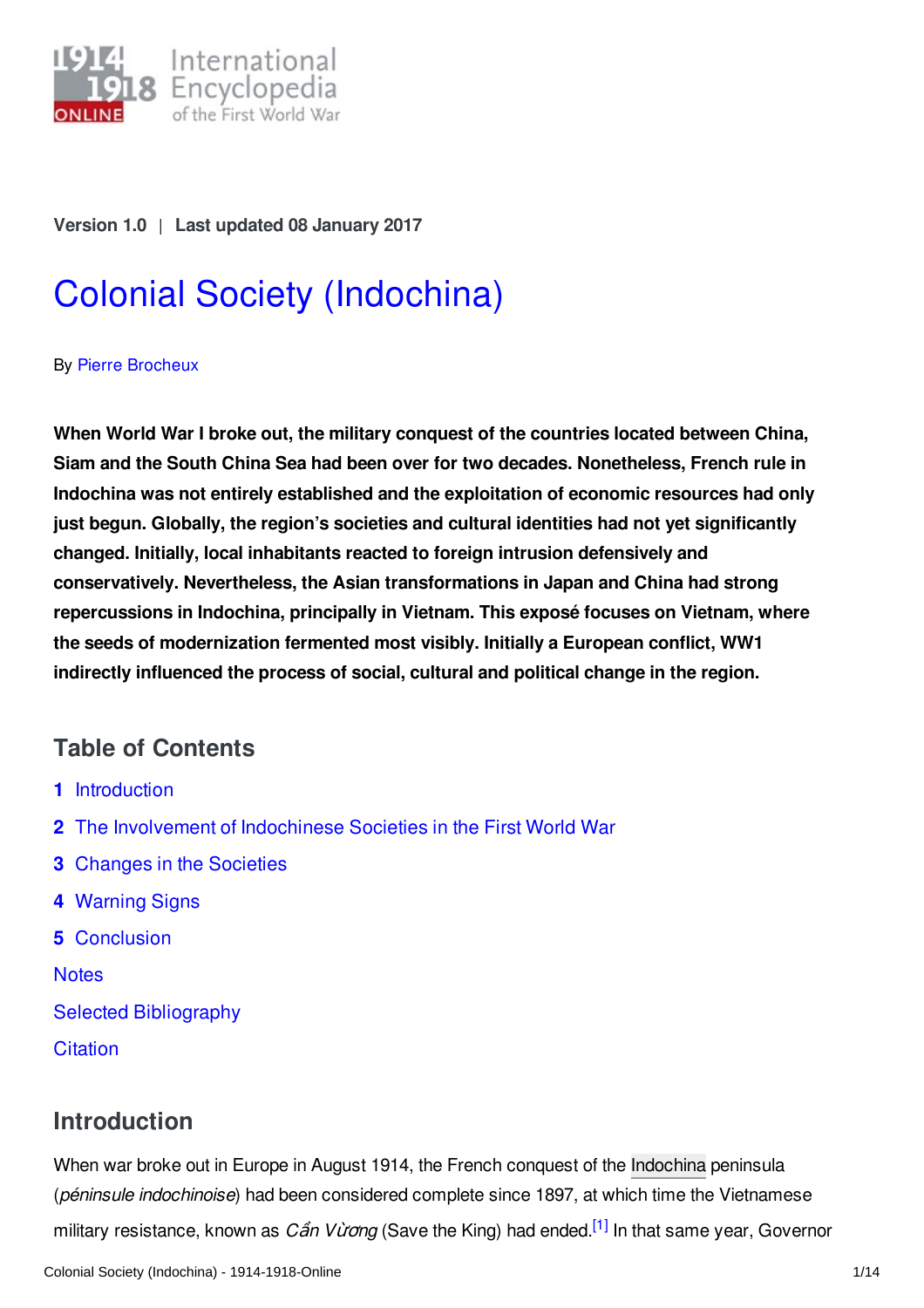<span id="page-1-1"></span>General Paul Doumer [\(1857-1932\)](http://encyclopedia.1914-1918-online.net/index/names/118672363) founded the Indochinese Union (*l'Union indochinoise*) and organised the general government of Indochina.<sup>[\[2\]](#page-9-2)</sup> The colonial state, which lasted until 9 March 1945, was comprised of five territorial and administrative entities. For understandable political reasons, the realm and sovereignty was broken into three "countries": Annam, Tonkin and Cochinchina. The latter was designated a colony, while the first two, together with Cambodia and Laos, were designated protectorates. This distinction was purely a formal one, since French administrators progressively reinforced their role and intervention in "protected" monarchies.

<span id="page-1-2"></span>Indochinese society was such a complex medley of ethnicities and cultures that a centralised regime was the most effective form of rule.<sup>[\[3\]](#page-9-3)</sup> The Viêt or Kinh people had lived under Chinese domination for the past 1,000 years and had inherited an indelible civilizational legacy; the culture of their Lao, Cham and Khmer neighbours was in turn influenced by Hinduism, Buddhism and later by Islam, imported from the Indian region over many centuries. Buddhism and Confucianism were the touchstones of these three populations' religious and political culture and laid the foundations of their states. These three major ethnicities forced the indigenous inhabitants to take refuge in the highlands and forests. This population maintained its clan and tribal organisation, as well as their animist and folk beliefs that placed great value on shamans (King of Fire, King of Water), or on *Phumibun* (Buddhist holymen).

The plurality of the region lent an advantage to the French conquerors, who played "divide and conquer". But at the same time, this complexity posed substantial obstacles. Three decades were too short a time to introduce changes by importing extremely alien cultural practices, which included a novel economic mode of production as well as new social and political structures, religious beliefs and psychological behaviours.

For that reason, historians have concentrated much of their attention on the post-World War I period. From 1925 on, the societies in Indochina were transformed by the expansion of new economic sectors, the emergence of new social classes moulded into a new hierarchy, and above all, the birth of a novel culture under Western influences.<sup>[\[4\]](#page-9-4)</sup>

# <span id="page-1-3"></span><span id="page-1-0"></span>**The Involvement of Indochinese Societies in the First World War**

<span id="page-1-4"></span>Societies in Indochina were entangled in two geostrategic theatres: that of the Far East and that of the French [imperial](http://encyclopedia.1914-1918-online.net/article/imperialism) space. In the last thirty years of the 19<sup>th</sup> century, East Asia found itself at the centre of the inter-imperialist competition between Great [Britain](http://encyclopedia.1914-1918-online.net/article/great_britain) and [France](http://encyclopedia.1914-1918-online.net/article/france), Great Britain and [Russia](http://encyclopedia.1914-1918-online.net/article/russian_empire) and, at the turn of the 20<sup>th</sup> century, [Japan](http://encyclopedia.1914-1918-online.net/article/japanese_empire) and Russia. European powers shifted their rivalry in the Balkans to the [Chinese](http://encyclopedia.1914-1918-online.net/article/china) Empire and the African continent. At the same time, they modified their alliances: the Anglo-French Entente Cordiale replaced policies of confrontation that had barely avoided a military clash at Fachoda in 1898. In 1917, Japan, the Republic of China and [Siam](http://encyclopedia.1914-1918-online.net/article/siam) declared war on Germany. Japan seized the opportunity to annex the German concessions in China and the islands of the Northern Pacific.<sup>[\[5\]](#page-9-5)</sup> From 1917 on, the Russian [revolution](http://encyclopedia.1914-1918-online.net/article/revolutions_russian_empire) swept across the Eurasian continent and reached the Pacific Ocean. Colonial Society (Indochina) - 1914-1918-Online 2/14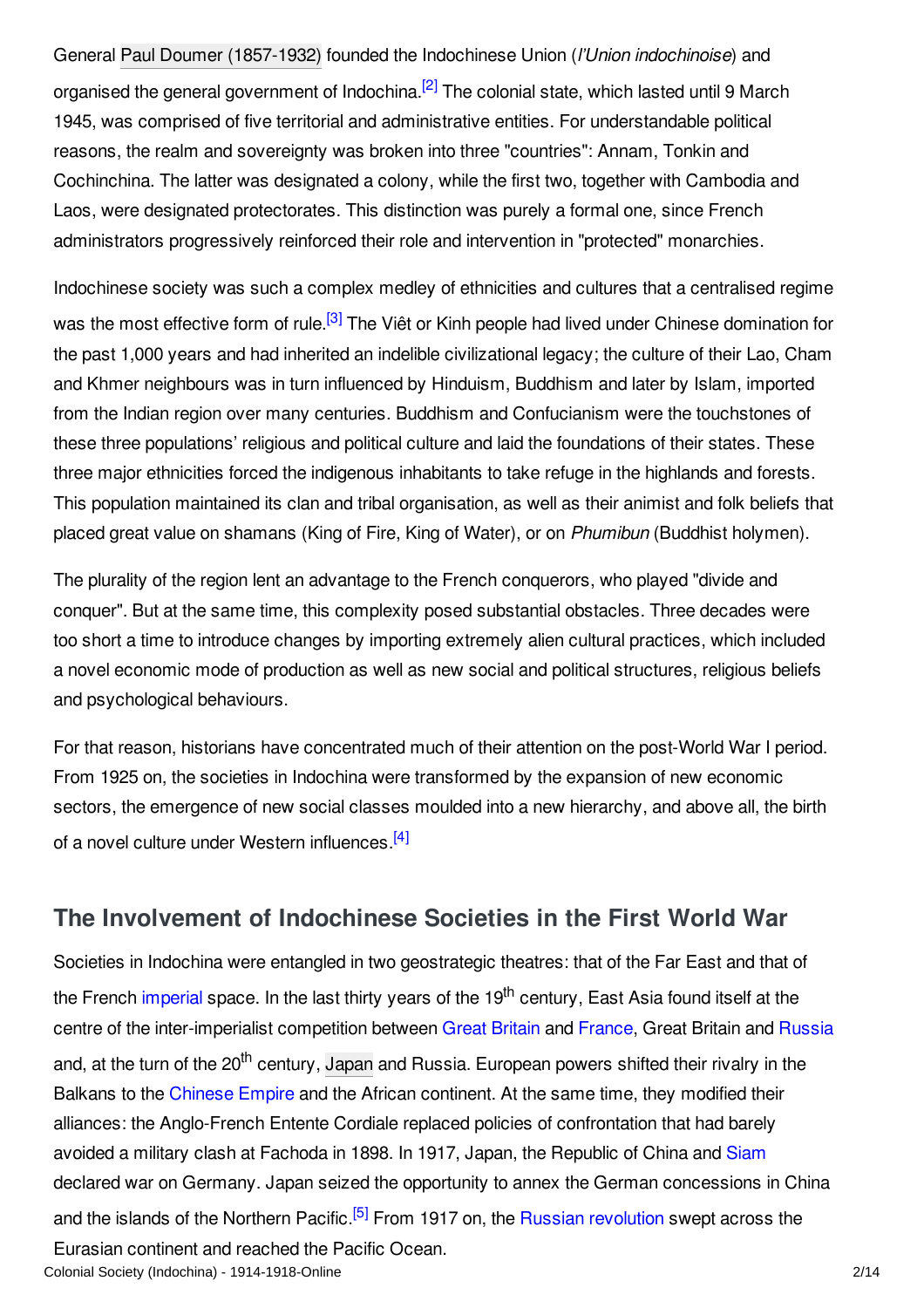<span id="page-2-1"></span>In 1914, the demarcation of the French empire was almost complete.<sup>[\[6\]](#page-9-6)</sup> Even if increasing economic power was not always the sole motivation behind colonial expansion, it rapidly became the primary one. Such was the case in Indochina. Albert Sarraut [\(1872-1962\)](http://encyclopedia.1914-1918-online.net/index/names/11946036X), a politician of the Third Republic greatly involved in the empire's evolution, promoted the development (*la mise en valeur*) of French colonial resources. He conceived this policy as the redemptive process that followed on the heels of the initial violent military aggression. Part of Sarraut's colonizing program included forging an association with the Indochinese people to generate wealth, so that they could reap the fruits of their labour. Sarraut implemented his program when he was governor general of Indochina from 1911 to 1914 and again from 1917 to 1919.<sup>[\[7\]](#page-9-7)</sup>

<span id="page-2-2"></span>On the eve of war, this development process had already begun, but had not been fully implemented. In 1910, the rice growing area in the Mekong Delta had reached 1 million hectares and exported more than 1 million tons. Indochina was the third largest exporter behind Burma and Siam; riceprocessing plants multiplied across Cochinchina. Big French companies operated coal, zinc and tungsten mines in Tonkin; Saïgon and Haîphong had bustling seaports. The Yunnan railway (linking Haïphong to Yunnanfu) was a singular accomplishment about which the French boasted, but elsewhere only short sections of a railway network existed. A few southern [rubber](http://encyclopedia.1914-1918-online.net/article/rubber) trees estates appeared in 1911 but at this time, rubber production was just a distant promise, as planters had to wait five or six years before tapping the trees. The actual expansion of rubber tree plantations and production began in earnest in 1926 and 1927. [\[8\]](#page-9-8) Nevertheless, the *Banque de l'Indochine* was founded in 1875 and exercised control of French business in Indochina, China and the Pacific. The bank enjoyed the unique privilege of issuing the colonial currency and working hand in hand with the colonial government.

<span id="page-2-4"></span><span id="page-2-3"></span>War expenses and mobilization of both indigenous labourers and French colonists obliged the government to postpone the implementation of agricultural and commercial development programs.<sup>[\[9\]](#page-9-9)</sup> The growth of major towns like Hanoï, the headquarters of the general government, and Saïgon-Cholon, the main economic centre, had not yet reached the high level that it would in the 1920s. Therefore, the socio-professional groups with urban functions (bureaucrats, employees of public and private services, manufacturing labour) remained embryonic.<sup>[\[10\]](#page-9-10)</sup>

# <span id="page-2-5"></span><span id="page-2-0"></span>**Changes in the Societies**

Not every Indochinese society or even all groups in a single society underwent structural or functional transformations. The more perceptible changes took place in Vietnamese society, while Khmer and Lao societies remained more attached to their religious and political traditions and institutions. The *montagnards* (mountaineers/highlanders) of the northern and central part of the peninsula remained largely unknown to the French. Only army officers and Catholic missionaries established relations with them and reported on them. The most famous of those priests was Jean-Baptiste Guerlach (1858-1912), who [Christianized](http://encyclopedia.1914-1918-online.net/index/names/1069336823) the high plateau of central Vietnam from 1882 to Colonial Society (Indochina) - 1914-1918-Online 3/14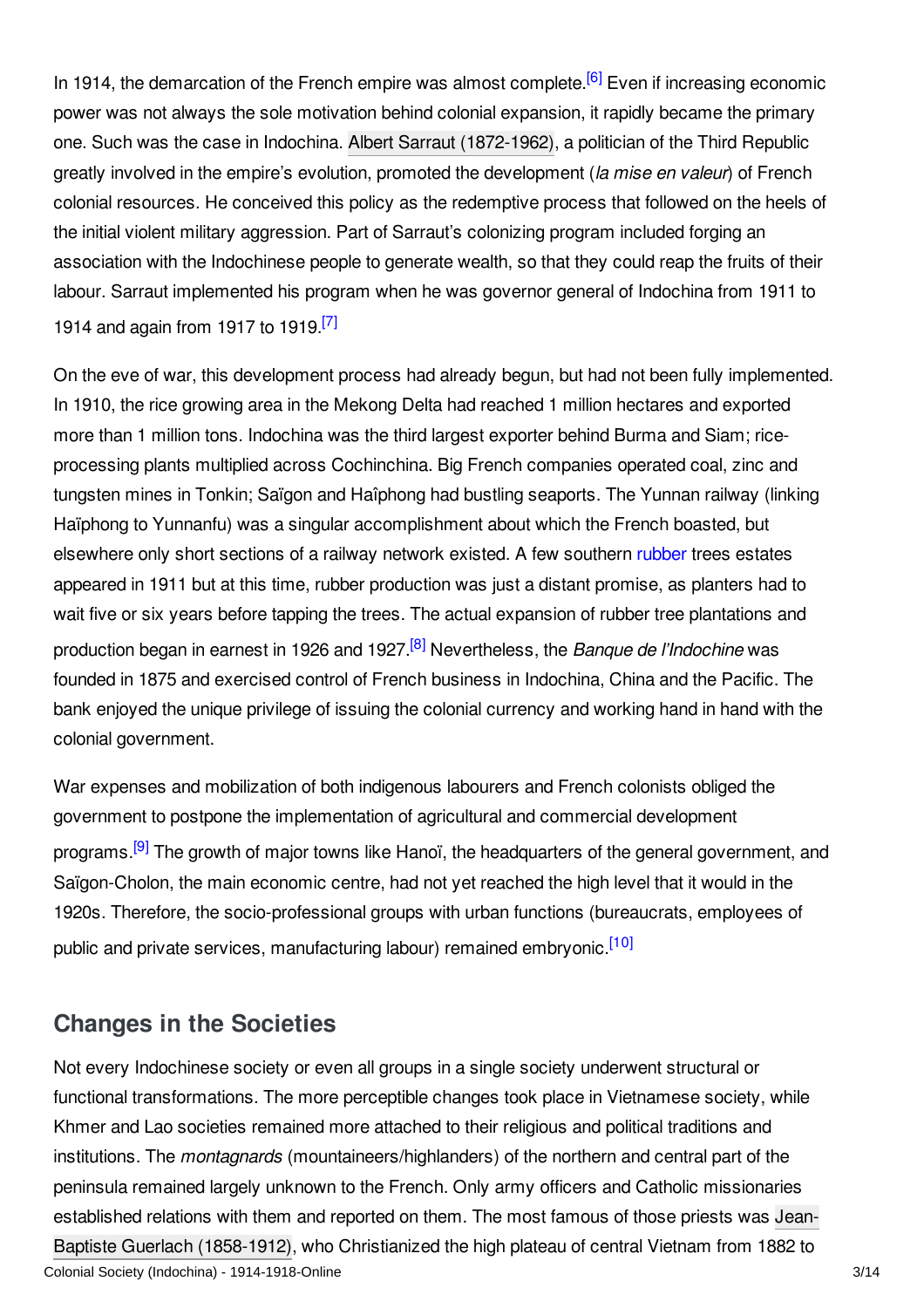<span id="page-3-0"></span>1912. Colonial anthropology did not exist, but Guerlach was the first to study the Bahnar, Reunguao and Sedang morals, beliefs and cults. As a result, some highland territories remained blank spots on geographical maps. From 1914 to 1919, ethnic groups with minimal contact with the French, such as the Phnong and Stieng in Cambodia,<sup>[\[11\]](#page-9-11)</sup> the Kha in the Boloven plateau (Laos) and the Hmong in Upper Laos, rebelled;<sup>[\[12\]](#page-9-12)</sup> all these aborigines defended their autonomy and their customary ways of life.

<span id="page-3-2"></span><span id="page-3-1"></span>Although no census data was collected until 1921, estimates in 1914 counted more than 17 millions inhabitants in Indochina, 80 percent of whom were ethnic Viêt. The great majority of the Viêt, Khmer and Lao people living in the lowlands were rural; most were peasants and craftsmen, while Chinese immigrants, by contrast, were largely traders.<sup>[\[13\]](#page-9-13)</sup> The plight of all these inhabitants was determined by a combination of political economy and climatic scourges. All had to endure fiscal burdens since the colonial currency – the French Indochinese piastre – had not yet penetrated the countryside. Peasants continued to perform statute labour (*corvée*) and were frequently submitted to often arbitrary requisitions. The colonial regime aggravated the fiscal burden that the Indochinese had to bear by adding supplementary local taxes in some places when the currency began to circulate. The regime created three monopolies (salt, [alcohol](http://encyclopedia.1914-1918-online.net/article/drugs) and opium) to generate revenue to finance the general colonial budget as well as to pay back its financial loans in France.

<span id="page-3-3"></span>Peasants were also confronted with the hazards of the tropical climate: typhoons, floods and droughts often brought lethal epidemics. From 1902 to 1918, the Red River Delta flooded every year; in 1913 and 1915, more devastating floods destroyed 94,000 and 365,000 hectares of rice fields, respectively.<sup>[\[14\]](#page-9-14)</sup> Mother nature levied her own taxes when disasters caused cataclysmic losses of harvests. In the years before the war, rice consumption per capita fell and starvation was rampant. This situation worsened in 1916 when, as a consequence of drought and flooding, the rice harvest yielded half the crop of the preceding year. Even the northern provinces of Annam-Thanh Hoa, Nghê An and Hà tinh were affected. Famine generated hooliganism, plundering, murder and suicide; even cannibalism was reported in some places. When people believed they had a chance of surviving, they left their homes to find jobs elsewhere.<sup>[\[15\]](#page-10-0)</sup>

<span id="page-3-4"></span>While outbursts of disorder were a natural consequence of disasters, [famine](http://encyclopedia.1914-1918-online.net/article/food_and_nutrition_indochina) also accelerated the recruitment of workers and soldiers for the war in Europe, since departure to France offered a way of escaping economic hardship and finding a better life. In the 1920s, the same causes pushed northern peasants to agree to be indentured labourers in the southern rubber estates and even farther away on the island of New Caledonia. Poor health conditions explain why a great number of recruits were sent back home after undergoing two medical examinations. During the first half of 1916, some 60,000 young men were recruited in central Annam, but only 18,000 ever boarded ships for France – the rest returned to their towns and villages.<sup>[\[16\]](#page-10-1)</sup>

<span id="page-3-5"></span>When the northern part of the country regained peace in the first decade of the 20<sup>th</sup> century after the destructive military campaigns of French conquest, demographic growth picked up again and Colonial Society (Indochina) - 1914-1918-Online 4/14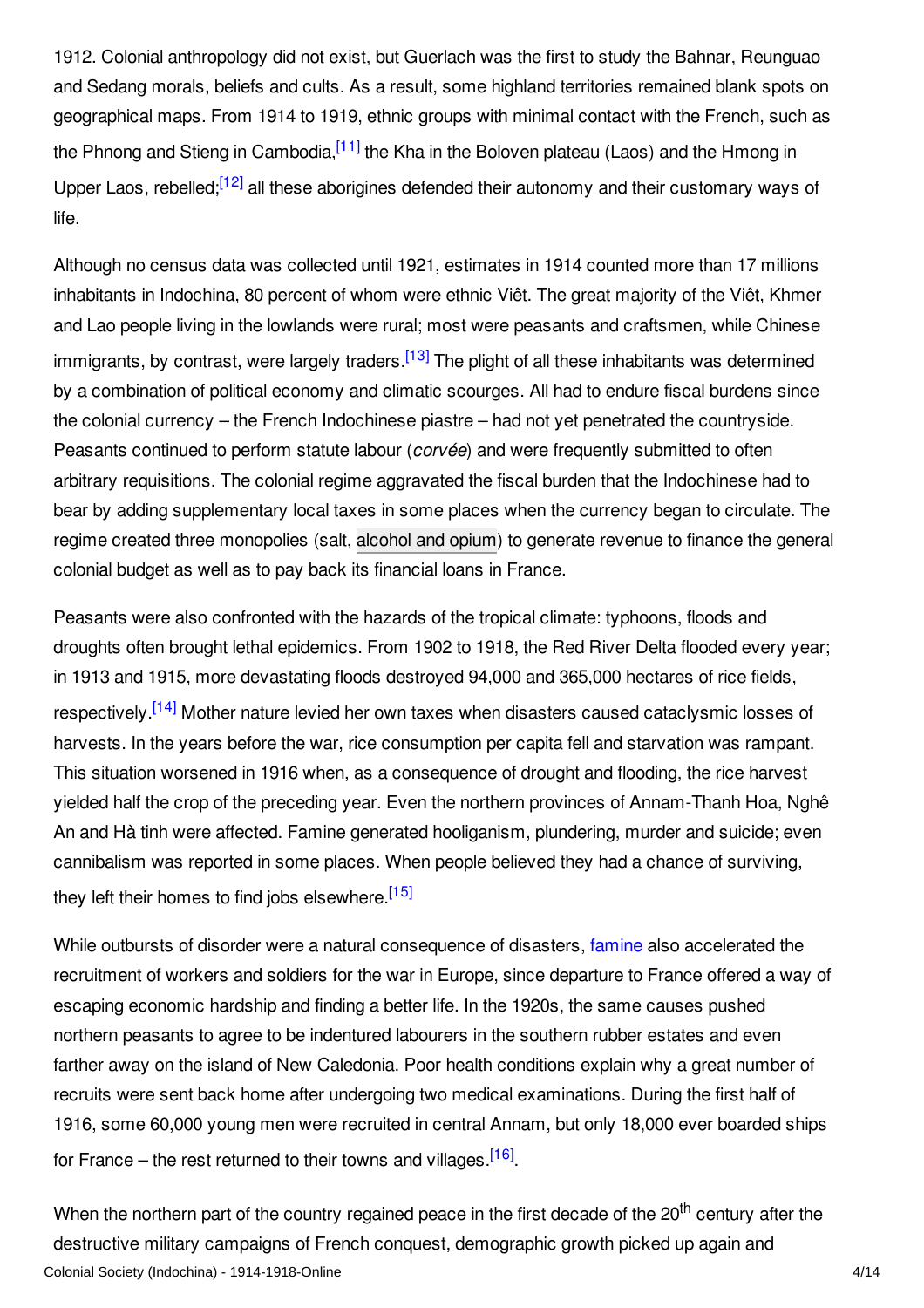compounded the impact of natural disasters and the burden of taxation. A period of permanent demographic growth began that had a heavy impact on the agrarian regime, food production and the hygiene situation in Tonkin and northern Annam. In the less populated and rather prosperous Cochinchina, Cambodia, and Laos, draft evaders abounded and volunteers were not pushed to go to enlistment offices.<sup>[\[17\]](#page-10-2)</sup>

### <span id="page-4-1"></span><span id="page-4-0"></span>**Warning Signs**

The most influential changes occurred in Vietnamese society. Chronologically, changes were first cultural, then political, especially in the world of the educated intellectuals. When resistance against the French ceased, this group looked for a way out of the crisis caused by the shock of foreign aggression. They turned to Chinese reformers, principally Liang Qichao [\(1873-1929\),](http://encyclopedia.1914-1918-online.net/index/names/118970070) through whom they were introduced to Western thinkers like [J](http://encyclopedia.1914-1918-online.net/index/names/118583670)[ean-Jacques](http://encyclopedia.1914-1918-online.net/index/names/118603426) Rousseau (1712-1778) and Charles-Louis Montesquieu (1689-1755), among whom Charles Darwin [\(1809-1882\)](http://encyclopedia.1914-1918-online.net/index/names/118523813) was probably the most influential. The theory of evolution offered a powerful explanation for their anxieties. Liang also provided translations of the biographies of the heroes of Italian national [independence,](http://encyclopedia.1914-1918-online.net/index/names/118689592) Giuseppe Garibaldi (1807-1882) and Giuseppe Mazzini [\(1805-1872\)](http://encyclopedia.1914-1918-online.net/index/names/118579754), which shaped the intellectuals' definition of a Viêt national identity.<sup>[\[18\]](#page-10-3)</sup> The idea of reforming Vietnamese society and culture gained ground at the turn of the 20<sup>th</sup> century.<sup>[\[19\]](#page-10-4)</sup>

<span id="page-4-3"></span><span id="page-4-2"></span>1905 was a key date: military victory over the [Russian](http://encyclopedia.1914-1918-online.net/article/russian-japanese-war) empire made Japan a symbol of emancipation for colonized Asian people groups. Its military successes were attributed to the Meiji policy that proved the effectiveness of modernization following Western methods. In Indochina, it inspired opposition to French rule, leading some Vietnamese to advocate both for the reform of institutions and education based upon Western science and technology as well as for armed activism. The intellectual Phan Bội Châu [\(1867-1940\)](http://encyclopedia.1914-1918-online.net/index/names/121489914) was the leader of that pro-independence current. He [organized](http://encyclopedia.1914-1918-online.net/index/names/133238083) for 300 youth to study in Japan and rally around Prince Cừơng Để (1882- 1951), who claimed a legitimate right to the throne of Annam.<sup>[\[20\]](#page-10-5)</sup> Phan Bội Châu's project broke down when the Japanese government made a deal with the French government, expelling Phan Bội Châu and the Vietnamese students, who then were forced to take refuge in China. Phan Bội Châu went on to plot against French domination with limited Chinese Republican subsidies and empty promises of support from the German and Austrian consulates.

<span id="page-4-4"></span>Another section of reformist intellectuals chose to take action inside the country. Their efforts were more cultural and peaceful; they launched a powerful movement for education called *Duy Tân* and *Minh Tân* (New Light and Meiji, respectively). Their campaign started from Quang Nam and expanded northwards and southwards with a wide national scope. Their driving force were the intellectuals from Annam, who opened schools everywhere they could, the most important being the *Đông Kinh Nghĩa Th*ụ*c* (DKNT, the Hanoï School for Righteous Cause), founded in 1907. Open to men and women, the school taught traditional morals and patriotism in both Chinese characters as well as the Roman alphabet (*ch*ử *qu*ố*c ng*ử), and to a lesser extent, the French language. Teaching Colonial Society (Indochina) - 1914-1918-Online 5/14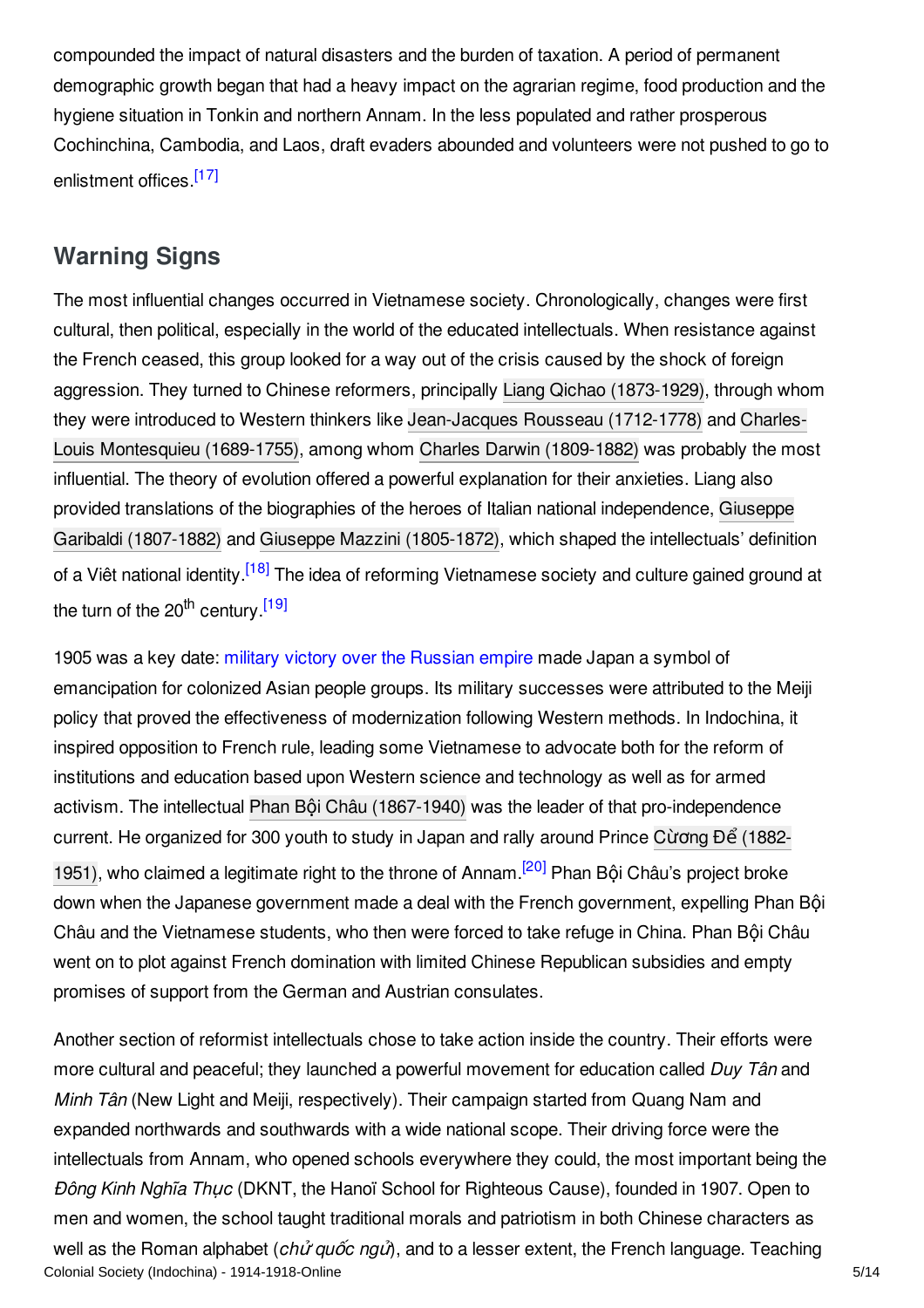<span id="page-5-0"></span>*ch*ủ *qu*ố*c ng*ử was a major initiative because this mode of transcription, created by Jesuits in the 17<sup>th</sup> century to facilitate evangelization, had been generalized and enforced when the French conquered the Viet kingdom. As a result, DKNT dissociated it from foreign domination. That was a decisive step in the evolution of the Vietnamese culture and politics in the 20<sup>th</sup> century.<sup>[\[21\]](#page-10-6)</sup> In 1907, in the south and the centre of the country, many (perhaps a majority) of educated Vietnamese families boycotted franco-native (*franco-indigènes*) [schools](http://encyclopedia.1914-1918-online.net/article/schools_and_universities) that stigmatized *cái h*ọ*c vong b*ả*n* or "schools for the uprooted".<sup>[\[22\]](#page-10-7)</sup> In those schools, Chinese characters were no longer taught, as a result of which the brilliant future of a mandarinate career was closed. Actually, Romanized transcription and French were taught. So, when DKNT teachings associated *ch*ử *qu*ố*c ng*ử with Chinese ideograms, it gave the Romanized transcription its stamp of nobility. The termination of recruitment examinations in 1915 in the provinces and in 1919 in the imperial capital confirmed the trend.

<span id="page-5-1"></span>A writer from central Vietnam recounted that

<span id="page-5-2"></span>the primary school of Xuan Truong district was opened in 1897 to teach French and Quốc ngử. Until 1907, in spite of school allowances granted by the French *résident*, only catholic children from five villages attended it. From 1908, when DKNT became more successful, one could see children from Hành Thiện attend Xuân Trừơng school.<sup>[\[23\]](#page-10-8)</sup>

So the DKNT accelerated the progression of *Tân H*ọ*c* (New Knowledge), and eventually strengthened the reformist trend in the educated strata of society, even though the colonial authorities closed the school only a few months later.

<span id="page-5-3"></span>The DKNT had an important impact, but it was just one initiative amidst a nationwide effort to modernize. For instance, *Minh Tân* [New Light] was promoted in Cochinchina by Trần Chanh Chiếu, alias Gilbert Chiếu [\(1868-1919\)](http://encyclopedia.1914-1918-online.net/index/names/1069354619), a landlord, entrepreneur and political journalist. As if emulation were contagious, even the young prince enthroned in 1908 took the reign name *Duy Tân* (Modernity). [\[24\]](#page-10-9) The effervescence of ideas and acts was not limited to purely cultural or political matters, it extended to economics when mandarins and literati tried to extend trade and handicraft enterprises under the motto "let us compete with the Chinese". Most of them failed in their attempts because of lack of experience and capital,<sup>[\[25\]](#page-10-10)</sup> but they nevertheless set an example and opened the way for future efforts.

<span id="page-5-4"></span>In his Report to the General Governor (*Rapport au gouverneur general*), French *Résident supérieur* [Ernest-Fernand](http://encyclopedia.1914-1918-online.net/index/names/1069355232) Levecque (1852-1927) had grasped the significance of *Duy Tân* and *Minh Tân*:

The progress of the movement had been favoured by the evolution of minds... . I noted that under the influence of our ideas, our schools, our teachings, quite many clever and educated Annamites have progressively adopted some modern ideas. Faculties for analysis and critique have notably expanded among common people. Before, we noted they did not care about political matters, they remained absolutely passive when facing the authorities, they obeyed mandarins' orders. Nowadays, we see youths reading quoc ngu printed newspapers, interested by current affairs, contesting administrative decisions... . We cannot but congratulate that awakening of their minds, that intellectual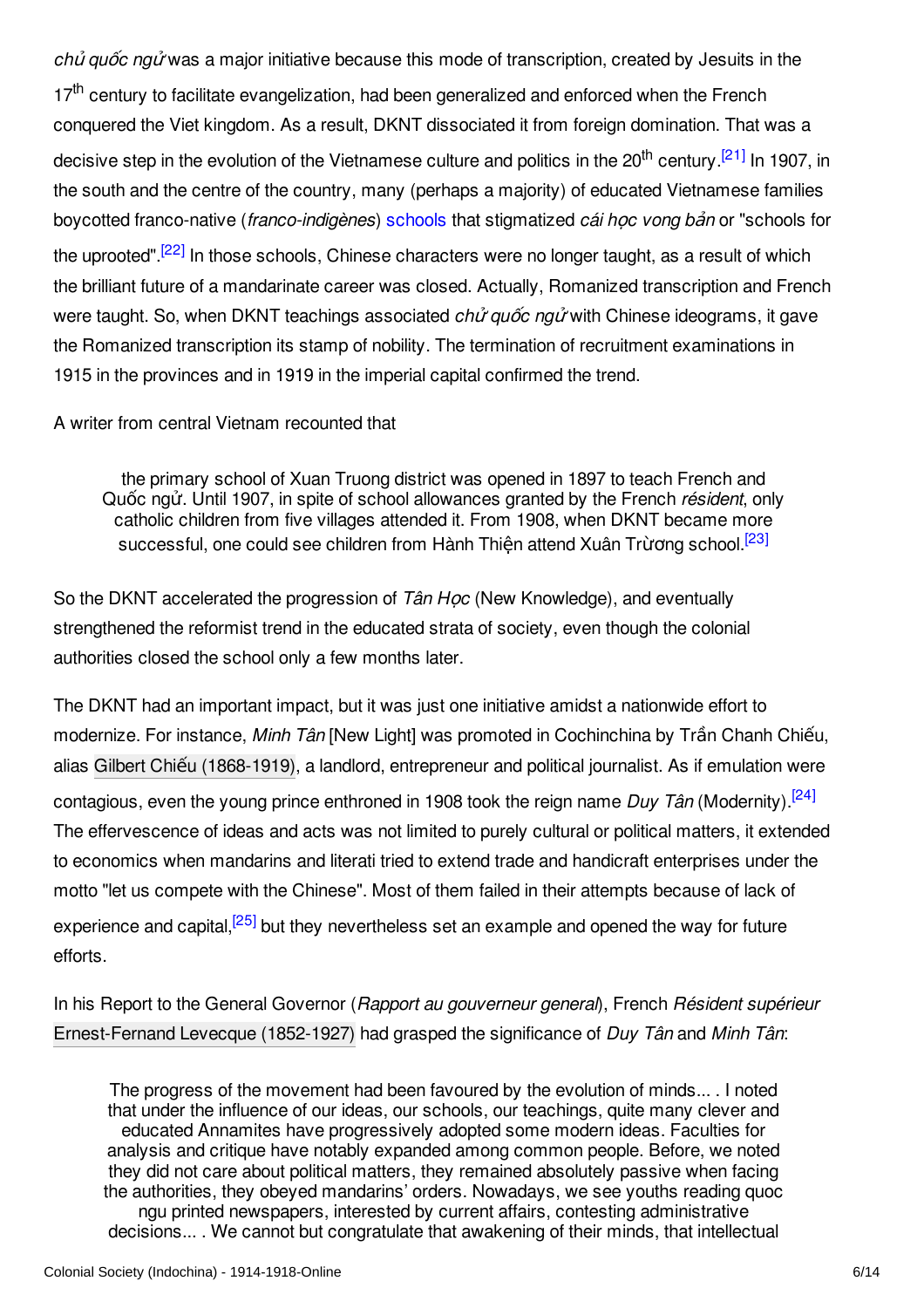<span id="page-6-0"></span>In the same *Rapport*, *Résident supérieur* Levecque made an explicit allusion to Phan Chu Trinh's memoir to Governor General Paul Beau [\(1857-1926\)](http://encyclopedia.1914-1918-online.net/index/names/1069190977), dated 15 August 1906, published by the *Bulletin de l'École française d'Extrême-Orient* in the March-June 1907 edition (pp. 166-175), in which Phan advocated a new culture for modernizing Vietnam. He also exposed the obsolete monarchy as well as the corrupt and inefficient mandarinate, calling for the abolition of both institutions. In doing so, he indirectly but clearly denounced the French protectorate regime. In 1907, he repeated the ideas in his *Letter to my compatriots.* Both manifestoes stirred the Viet authorities and opinion as well as the French colonial government.

Such calls for reform did not stop before 1914 and the colonial government seized the opportunity to tame them when the anti-tax revolt broke out in the central provinces, the region that had been home to *Duy Tân* activities and had produced the movement's leading personalities. In addition to cracking down on the peasant uprising, colonial authorities repressed the reformist intellectuals with devastating results: 125 graduated literati were sentenced, most of them to hard labour in the penal colonies of Poulo Condor and Lao Bao,<sup>[\[27\]](#page-10-12)</sup> and a few were sentenced to death, including Trần Qúy Cáp (1870-1908) and Phan Chu Trinh [\(1872-1926\).](http://encyclopedia.1914-1918-online.net/index/names/1069355755) The former was executed, while the latter escaped and was sent to Poulo Condor.

<span id="page-6-1"></span>From 1911 to 1925, the modernizers who had been silenced at home went to France, where Phan Chu Trinh, who had been freed from Poulo Condor after the intervention of his French friends, became a rallying personality for Vietnamese immigrants. In France, he was joined by Phan Văn Trừơng [\(1895-1933\),](http://encyclopedia.1914-1918-online.net/index/names/1069356417) a lawyer, close collaborator and supporter. Both men were joined in the 1920s by Nguyễn Thế Truyền (1898-1969), Nguyễn Aí Quốc alias Hồ Chí Minh [\(1890-1969\)](http://encyclopedia.1914-1918-online.net/index/names/11855168X), and finally by Nguyễn An Ninh [\(1900-1943\)](http://encyclopedia.1914-1918-online.net/index/names/1069357359). The five men became the legendary figures known as the Five Dragons. Supported by the French Human Rights League (*Ligue de défense des droits de l'Homme*, usually referred to as the *Ligue des droits de l'homme*) and left-wing personalities, they struggled against the colonial regime by calling upon the democratic rights of the French Revolution. Later, Nguyễn Aí Quốc went further by responding to the call of the Russian [Bolshevik](http://encyclopedia.1914-1918-online.net/article/revolutions_russian_empire) revolution. Attracted by the anti-imperialism of the Third International in Moscow, he joined it in 1923 after participating in the foundation of the French Communist Party in 1920.<sup>[\[28\]](#page-10-13)</sup>

<span id="page-6-3"></span><span id="page-6-2"></span>Meanwhile, other Vietnamese were directly involved in the Great War: between 1915 and 1919, 42,922 soldiers and 49,180 workers, volunteers or not, were enlisted and sent to Europe.<sup>[\[29\]](#page-10-14)</sup> Most worked in the rear-guard industrial plants or transport networks, but some fought on the front line or drove trucks facing the constant danger of German [artillery](http://encyclopedia.1914-1918-online.net/article/artillery). As [Kimloan](http://encyclopedia.1914-1918-online.net/contributors/Kimloan_Vu-Hill) Hill's article "Indochinese

<span id="page-6-4"></span>Workers in France (Indochina)" in this encyclopaedia<sup>[\[30\]](#page-11-1)</sup> is a [comprehensive](http://encyclopedia.1914-1918-online.net/article/indochinese_workers_in_france_indochina) treatment of the subject, I shall limit myself to two questions: what was the impact upon those men during these four or five years? And how did the experience influence them? These soldiers and workers came from a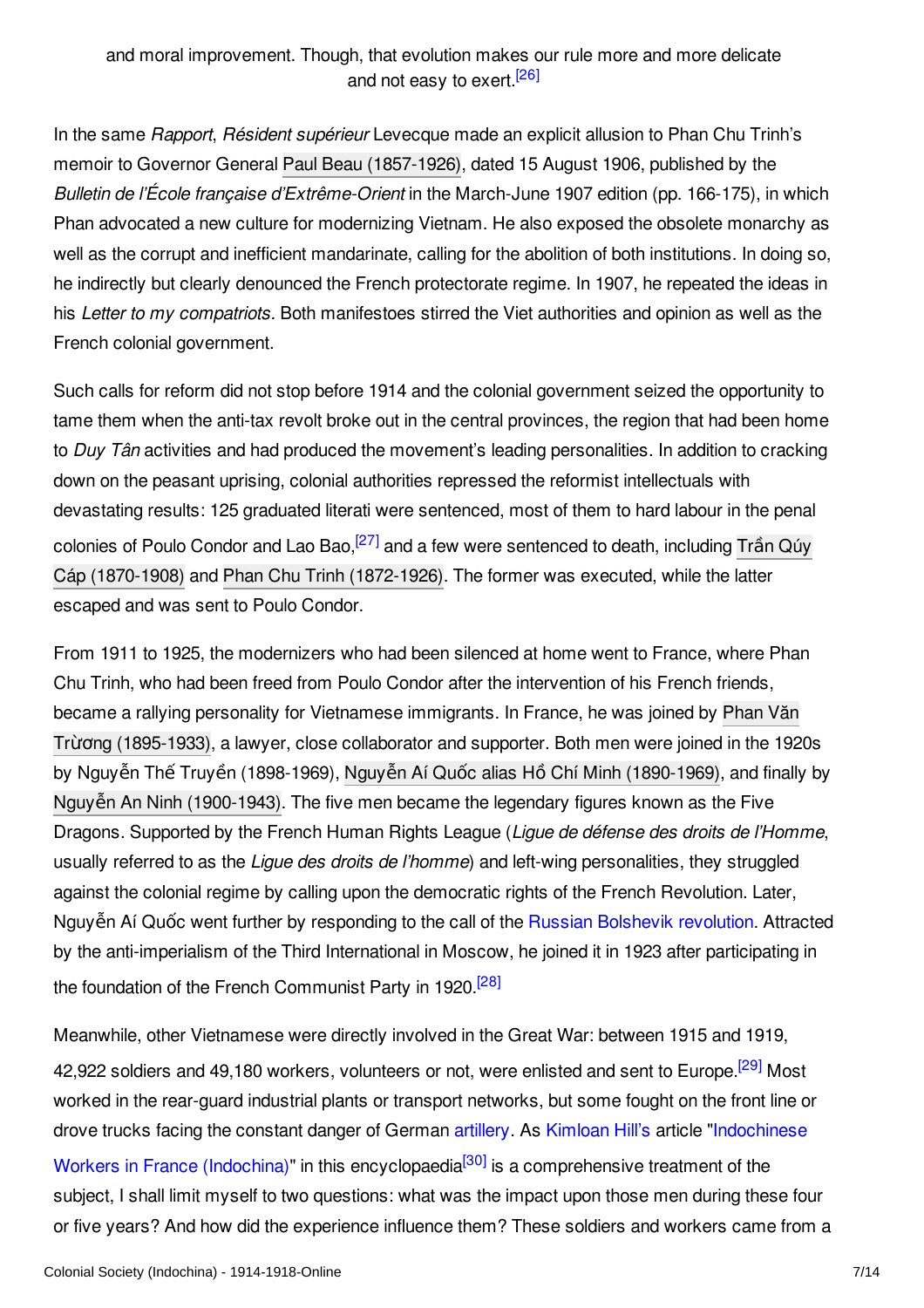country where racial hierarchy dictated social and interethnic relations; suddenly, they were immersed in a democratic, egalitarian society where citizens enjoyed fundamental freedoms established during the French Revolution of 1789. Neither public nor working places were submitted to official segregation. The soldiers who were on the front line shared the same horror of trench warfare regardless of the colour of their skin. Rare violent conflicts occurred in 1917 and 1918 when riflemen were forced to repress the French soldiers' mutinies and when workers refused to join the labour strikes. But most incidents occurred as a consequence of free sexual encounters between men and women – French soldiers were furious toward those who took advantage of their absence from home.

Workers and soldiers from Indochina could not help but be conscious and sensitive to the contrast between human relations in France and in their own societies when they went back home. All the French who supervised them worried very much about what would happen. The colonial writer Albert de [Pouvourville](http://encyclopedia.1914-1918-online.net/index/names/119098121) (1861-1939) summed up this anxiety:

<span id="page-7-1"></span>Those yellow men have had relations with French workers, these are good workers, but like the French privates they used to grumble. The yellow men came in contact with those grumblers and boasters, with the orators of the trade union who filled naïve and gullible souls with poisonous extremist theories…. They also came in contact with women who always stayed around the barracks and who poisoned their bodies as well as their minds…. In the immoral and revolutionary school they attended during two years, these Asians have been instilled with a lot of Western ideas about social violence…. It is easy to guess what the Annamites think of France, of us, of our women... . When they return home after the war, what they will have in their minds is quite worrisome.<sup>[\[31\]](#page-11-2)</sup>

In reality, these men returned to live in a colonial society characterized by relations between masters and subjects. One can imagine what they resented when, back home, they again experienced daily humiliation. Their unchanged status as subjects under white rulers was compounded by other factors: currency depreciation of the franc had repercussions on wages, savings, pensions and even war bonds that some (such as interpreters and clerks) had bought. These men had received professional training but they did not find the promised employment; those who expected access to higher positions in their villages were often deceived. The frustrations that accompanied many men returning from the European front turned "coolies into rebels".<sup>[\[32\]](#page-11-3)</sup> Phan Chu Trinh himself called his compatriots to join France and fight for it, though he later denounced the ingratitude of the French state towards those who paid the blood tax (*l'impôt du sang*). A bitter disillusionment enveloped the entire Vietnamese society.

# <span id="page-7-3"></span><span id="page-7-2"></span><span id="page-7-0"></span>**Conclusion**

In Indochina, French colonists, whose number reached 24,000, feared "like the British in Egypt" that the departure of their military forces would provoke a general uprising of the Indochinese people.<sup>[\[33\]](#page-11-4)</sup> They still had fresh memories of the events of 1913 when, in Tonkin, French officers and Vietnamese mandarins were killed by bombs thrown by Quang Phuc Hội activists (Phan Boi Châu's Colonial Society (Indochina) - 1914-1918-Online 8/14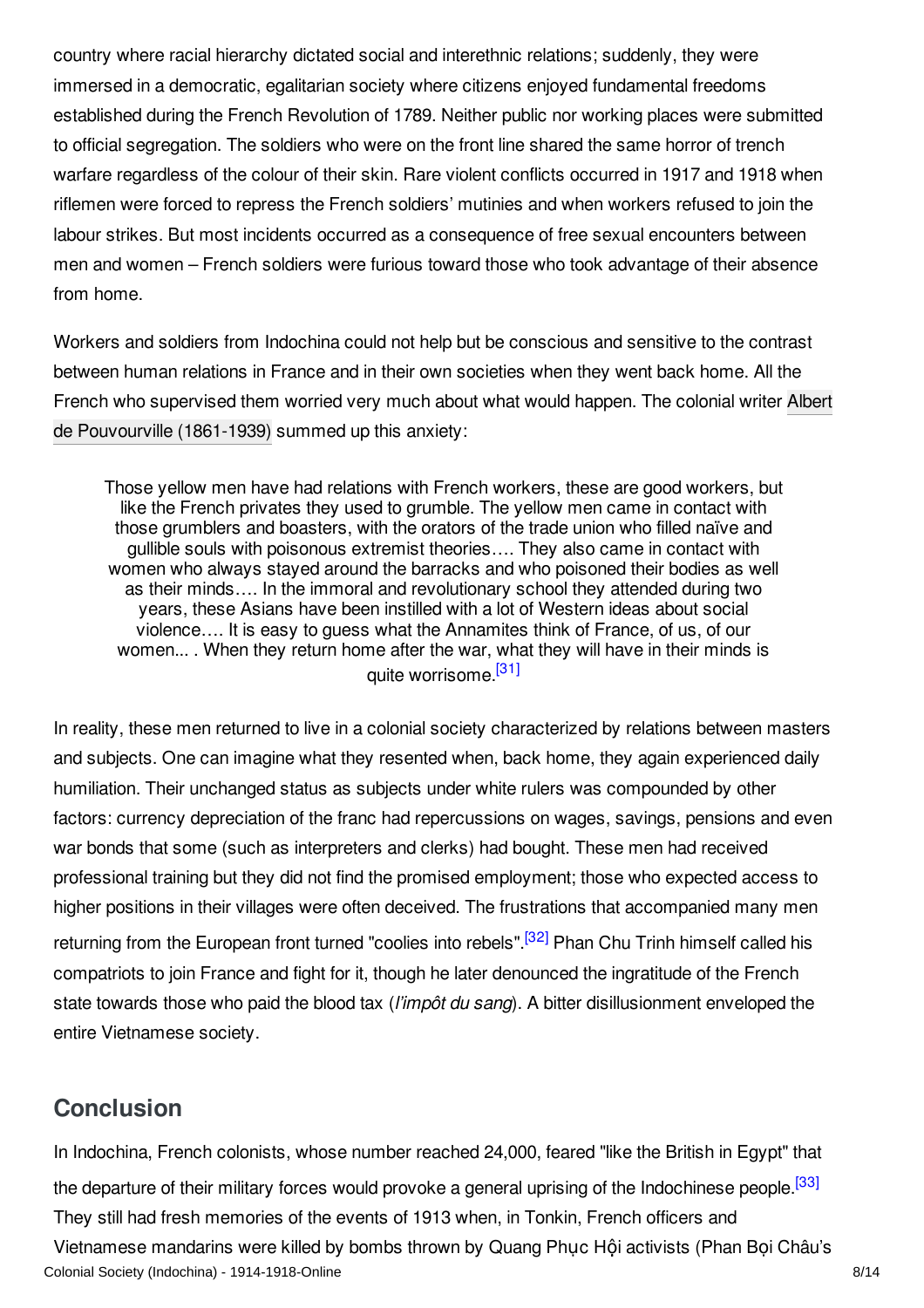new party). In Saïgon, however, an audacious attack against the central prison led by a messianic "Emperor Red Dragon" was easily crushed.

<span id="page-8-1"></span><span id="page-8-0"></span>In 1916, anxiety was at a high when thousands of Cambodian peasants rose up against fiscal overburden;<sup>[\[34\]](#page-11-5)</sup> concern mounted in the neighbouring country when Duy Tân, King of Vietnam [\(1899/1900-1945\),](http://encyclopedia.1914-1918-online.net/index/names/123618657) chosen and enthroned by the French authorities, agreed to lead a revolt by taking advantage of the thousands of men gathered in Huế barracks waiting to sail for France.<sup>[\[35\]](#page-11-6)</sup> But remarkably, these recruits did not stand up to follow their king, who was rapidly captured, deposed and exiled to the island La Réunion.

<span id="page-8-2"></span>This setback was significant and justified Albert Sarraut's optimism when he reported to the minister of colonies that the troubled year 1916 had gone and that in 1917, Indochina was "peaceful and safe", "the majority of people loyal", particularly the Cambodians, whom Sarraut praised for their calmness and docility.<sup>[\[36\]](#page-11-7)</sup> Nevertheless, as if to undermine Sarraut's opinion, a coalition of political prisoners, wardens and constabulary mutinied in the Thai Nguyen jail in August 1917. It took the French army three months to overcome the rebels.<sup>[\[37\]](#page-11-8)</sup>

<span id="page-8-3"></span>The opposition to French administration was locally scattered, uncoordinated and rose up only when there were specific motivations: for example, the Khmer peasants who demonstrated in 1916 against fiscal reforms did not exercise violence or strike authorities as the Viet peasants of the central provinces had done in 1908. Instead, they marched to the royal palace in Phnom Penh to present their grievances to their king, a traditional custom respectful of the monarchy.

The tragic events in 1908 did not stop the reformist mainstream, but the cleavage between activists who leaned towards direct action (meaning terrorist operations) and peaceful modernizers became more marked. The latter played the game of *Pháp Vi*ệ*t đ*ề *hu*ề (French-Viet collaboration). Some agreed to work under French sponsorship, as was the case with Nguyễn Văn Vĩnh [\(1882-1936\)](http://encyclopedia.1914-1918-online.net/index/names/1069357634) who edited *Đông D*ươ*ng T*ạ*p chí [Indochina Review] (1913-1918)*, followed by Pham Quỳnh's *Nam Phong Táp Chí [Southern Winds] (1917-1934)*. They played key roles by elaborating on a modern Vietnamese culture inspired by European one.

The suppression of traditional examinations for recruiting mandarins (1915, 1918) and of the traditional system of education in 1919 were steps toward modernization alongside the incomplete restoration of the University of Hanoï in 1917 and Albert Sarraut's promulgation of a Code of Education (*Code de l'instruction publique*) the same year. The code laid out the entire structure of colonial education from the primary to the secondary level and, later, to the university level.<sup>[\[38\]](#page-11-9)</sup>

<span id="page-8-4"></span>The period between 1914 and 1918 was a space-time continuum and not an empty parenthesis in the evolution of Vietnamese society and culture; in Indochina, local societies shifted from a regional and local history to a World history.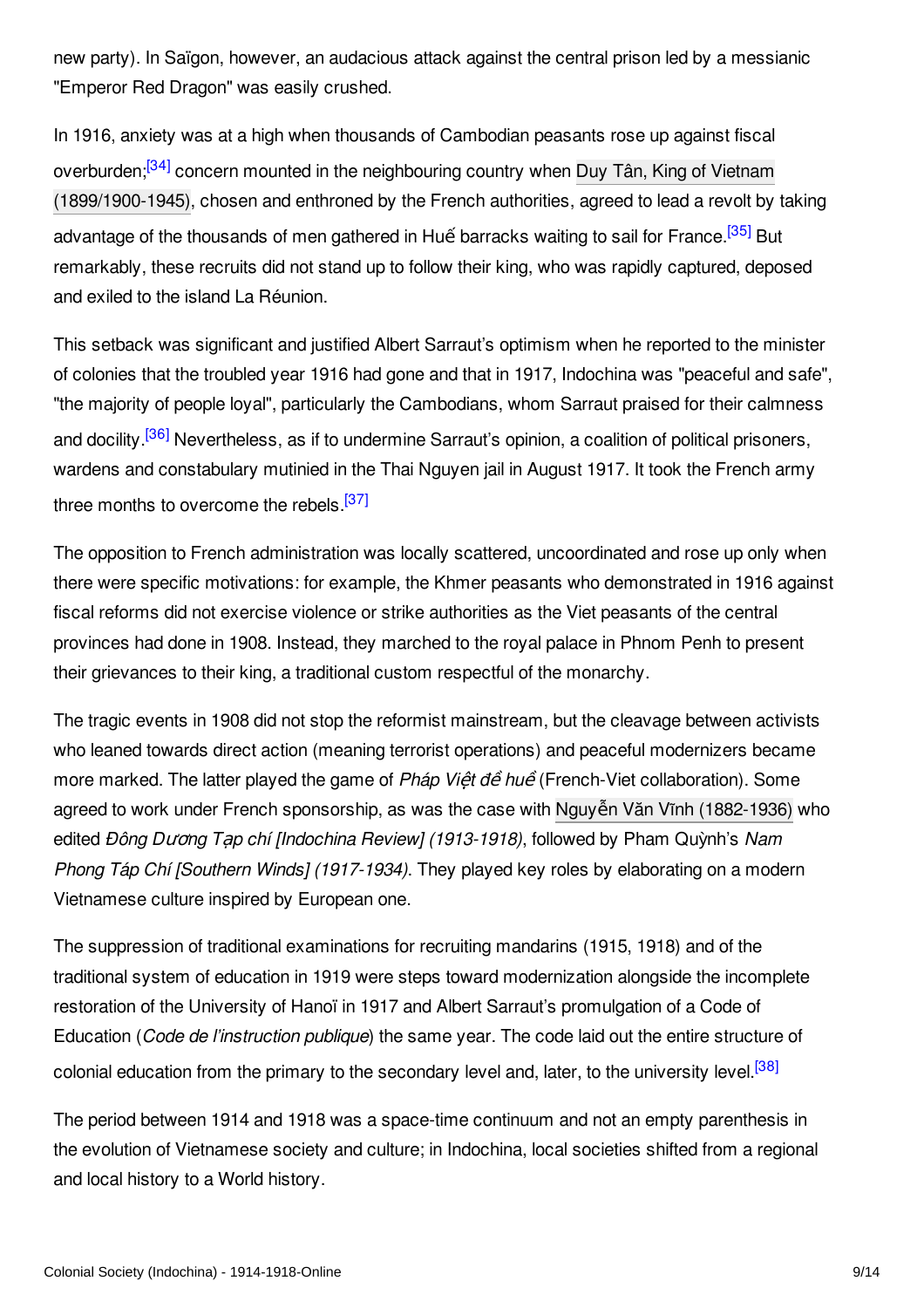### Section Editor: James P. [Daughton](http://encyclopedia.1914-1918-online.net/contributors/James_P._Daughton)

### <span id="page-9-0"></span>**Notes**

- <span id="page-9-1"></span>1. [↑](#page-0-1) Fourniau, Charles: Vietnam. Domination coloniale et Résistance, Paris 2002, pp. 355-506.
- <span id="page-9-2"></span>2. [↑](#page-1-1) Fourniau, Vietnam 2002; Chandler, David: A History of Cambodia, Boulder 1992, pp. 142- 152; Stuart-Fox, Martin: A History of Laos, Cambridge 1999, pp. 20-58.
- <span id="page-9-3"></span>3. [↑](#page-1-2) Brocheux, Pierre / Hémery, Daniel: Indochina. An Ambiguous Colonization. 1858-1954, Berkeley 2009, pp. 70-115.
- <span id="page-9-4"></span>4. [↑](#page-1-3) Without writing a specific article on the historiography of Vietnam myself, I cannot but recall the major works from David Marr, Alexander Woodside, Keith W. Taylor and Nguyen Thê Anh. These historians wrote extensively on the Vietnamese monarchy and society's confrontation with the French conquest.
- <span id="page-9-5"></span>5. [↑](#page-1-4) Reischauer, Edwin O. / Fairbank, John K. / Craig, Albert M.: East Asia. The Modern Transformation, London 1965, pp. 408-717.
- <span id="page-9-6"></span>6. [↑](#page-2-1) Thobie, Jacques et al.: Histoire de la France coloniale. 1914-1990, Paris 1990.
- <span id="page-9-7"></span>7. [↑](#page-2-2) Larcher, Agathe, La voie étroite des réformes coloniales, in: Revue français d'Histoire d'Outre-Mer 82/3O9,1995, pp. 387-420; Morlat, Patrice: Indochine années vingt. Le rendezvous manqué, Paris 2003.
- <span id="page-9-8"></span>8. [↑](#page-2-3) Brocheux, Pierre: Une histoire économique du Viet Nam. 1850-2007. La palanche et le camion, Paris 2009.
- <span id="page-9-9"></span>9. [↑](#page-2-4) Meuleau, Marc: Des pionniers en Extrême-Orient. Une histoire de la Banque de l'Indochine, Paris 1990; Sarraut, Albert: La mise en valeur des colonies française, Paris 1923, pp. 37-112.
- <span id="page-9-10"></span>10. [↑](#page-2-5) Papin, Philippe: Histoire de Hanoï, Paris 2001; Dovert, Stéphane / Lê, Quang Ninh: Saïgon 1698-1998. Kiên truc Quy hoach, Ho Chi Minh City 1998.
- <span id="page-9-11"></span>11.  $\uparrow$  The French were unsuccessful in their attempts to penetrate the high plateaus – in 1914, the explorer Henri Maître [\(1883-1914\)](http://encyclopedia.1914-1918-online.net/index/names/1069337595) was killed; the following year, the [administrator](http://encyclopedia.1914-1918-online.net/index/names/1069346535) Alexandre Truffot (1885-1915) was also murdered. These events ended all French efforts during the war to impose their rule on the tribal peoples. See Hickey, Gerald C.: Sons of the Mountains. Ethnohistory of the Vietnamese Central Highlands to 1954, New Haven 1982, pp. 263-290.
- <span id="page-9-12"></span>12. [↑](#page-3-1) Alleton, Isabelle: Les Hmong aux confins de la Chine et du Vietnam. La révolte du Fou (1918-1922), in: Brocheux, Pierre (ed.): Histoire de l'Asie du sud-est. Révoltes, réformes, révolutions, Lille 1981, pp. 31-46; Moppert, François: La révolte des Bolovens (1901-1936), in: Brocheux, Histoire 1981, pp. 47-62.
- <span id="page-9-13"></span>13. [↑](#page-3-2) Indochina Direction des services économiques: Résumé statistique relatif aux années 1913 à 1940, Hanoï 1941; Gourou, Pierre: The peasants of Tonkin delta, New Haven 1955; Brocheux, Pierre: The Mekong delta. 1860-1960, Madison 2009; Delvert, Jean: Le paysan cambodgien, Paris 2000.
- <span id="page-9-14"></span>14. [↑](#page-3-3) Gourou, Peasants 1955, pp. 80f, 90f.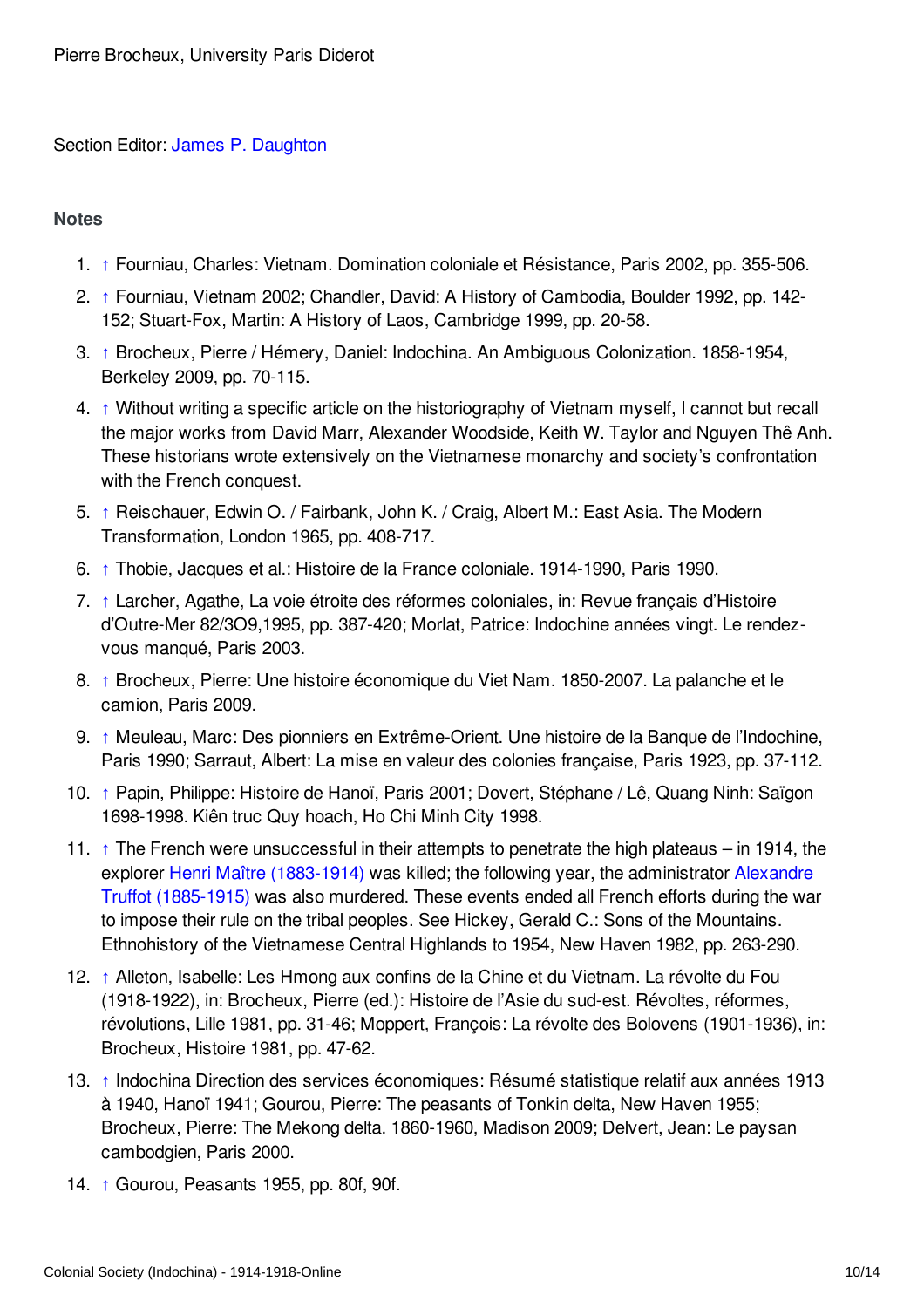- <span id="page-10-0"></span>15. [↑](#page-3-4) Archives nationales d'Outre-Mer (ANOM): Rapports annuels sur la situation du Tonkin. 1916-1918, GGI 7967 and 7969; ANOM: Rapports annuels sur la situation économique en Annam 1915-1916, GGI 9161 and 9162; Tran, Huy Lieu: Hoi Ký (Memoirs), Hanoï 1991, p. 21.
- <span id="page-10-1"></span>16. [↑](#page-3-5) Dương, Kinh Quốc: Việt Nam. Những Sự Kiện Lịch Sử (1858-1918) [Vietnam Historical Events (1858-1918), vol.2], Hanoï 2005, p. 362.
- <span id="page-10-2"></span>17. [↑](#page-4-1) Anonymous: Rapport de l'inspecteur des colonies Saurin, 12.10.1916, GGI 7599. The male population in Cambodia in 1916 was estimated to be 462,000; 1,008 from 2,295 men were registered as fit for the service and 340 deserted. See ANOM: Résident supérieur, GGI 7604.
- <span id="page-10-3"></span>18. [↑](#page-4-2) Brocheux, Pierre: Histoire du Vietnam contemporain. La nation résiliente, Paris 2011, pp. 11- 20.
- <span id="page-10-4"></span>19. [↑](#page-4-3) Marr, David: Vietnamese Anticolonialism. 1855-1925, Berkeley 1971, pp. 212-248.
- <span id="page-10-5"></span>20. [↑](#page-4-4) Cường Để was a direct grandson of Emperor Gia Long [\(1762-1820\)](http://encyclopedia.1914-1918-online.net/index/names/1069354015), who reunified Đại Việt under the name Việt Nam in 1802 after vanquishing the Tây Sơn. On Cường Để, see Trần, Mỹ Vân: A Vietnamese Royal exile in Japan, Prince Cuong Dê (1882-1951), London 2005. On Đông Du/Travel Eastwards, see Phan, Bội Châu: Mémoires, Paris 1969.
- <span id="page-10-6"></span>21. [↑](#page-5-0) Nguyễn, Văn Xuyên: Phong trào Duy Tân, Movement for Modern Reformation, Saigon 1970; Nguyễn, Hiến Lê: Đông Kinh Nghĩa Thục [The Hanoï School of Righteous Cause], Saigon 1968; Papin, Philippe: Văn Thơ Đông Kinh Nghĩa Thục [Prose and Poetry of DKNT], Hanoï 1997; Marr, Vietnamese 1971, pp. 156-184; de Gantès, Gilles / Nguyễn, Phương Ngọc (eds.): Vietnam. Le moment moderniste, Aix en Provence 2009.
- <span id="page-10-7"></span>22. [↑](#page-5-1) Nguyễn, Đông 1968, p. 107; Đặng, Hữu Thư: Làng Hanh Thiên. Thời Tây Học cho đến năm 1954 [Hanh Thien Village during the Western Knowledge Period], volume 1, Melun 1999. This book chronicles half a century in a commune in northern Vietnam that was the birthplace of many generations of literati, artists, intellectuals and scientists.
- <span id="page-10-8"></span>23. [↑](#page-5-2) Đặng, Làng Hành Thiện [Hanh Thien Village], 1999, p. 115. In his account of a village in central Vietnam, the writer Nguyễn Vỹ talks about the same topics: interrogations, reluctance, refusal of the franco-native (*franco-indigène*) school, for or against Quốc ngử. See Nguyễn, Vỹ: Tuấn, Chàng trai nước Việt: Chứng tích thời đại đầu thế kỷ XX [A Vietnamese Youngster. An account of the First half of XXth century], Saigon 1969, pp. 17-93.
- <span id="page-10-9"></span>24. [↑](#page-5-3) Brocheux, Pierre: De l'empereur Duy Tân au Prince Vinh San, l'histoire peut elle se répéter?, in: Approches Asie 10 (1989/1990), pp. 1-25.
- <span id="page-10-10"></span>25. [↑](#page-5-4) Nguyễn, Đông Kinh, 1968, pp. 93-104; Brocheux, Pierre: Notes sur Gilbert Chiêu, citoyen français et patriote vietnamien, in: Approche Asie 11 (1992), pp 72-81.
- <span id="page-10-11"></span>26. [↑](#page-6-0) Report dated 15 May 1908. See ANFOM: L'évolution de la société annamite, Indo/SPCE 372. The resident minister (*résident supérieur*) was the head of the protectorate administration. In every province, a French *Résident supérieur* flanked the mandarin who governed the province.
- <span id="page-10-12"></span>27. [↑](#page-6-1) They are listed in Nguyễn, Thế Anh: 1908 et la remise en question du rôle de l'élite dirigeante des lettrés, in: Papin, Philippe (ed.): Parcours d'un historien du Viêt Nam, Paris 2008, pp. 409- 417.
- <span id="page-10-13"></span>28. [↑](#page-6-2) Vinh, Sinh (ed.): Phan Chu Trinh and his political writings, Ithaca 2009; Brocheux, Pierre: Ho Chi Minh. A biography, Cambridge 2007.
- <span id="page-10-14"></span>29. [↑](#page-6-3) ANOM: Contribution de l'Indochine à l'effort de guerre de la métropole, 1920, Agence FOM 271; Vu-Hill, Kim Loan: Coolies into Rebels. Impact of World War 1 on French Indochina, Paris 2011. In her richly documented and well argumented thesis, the author asserts that 'most of those men were volunteers' (see p. 17).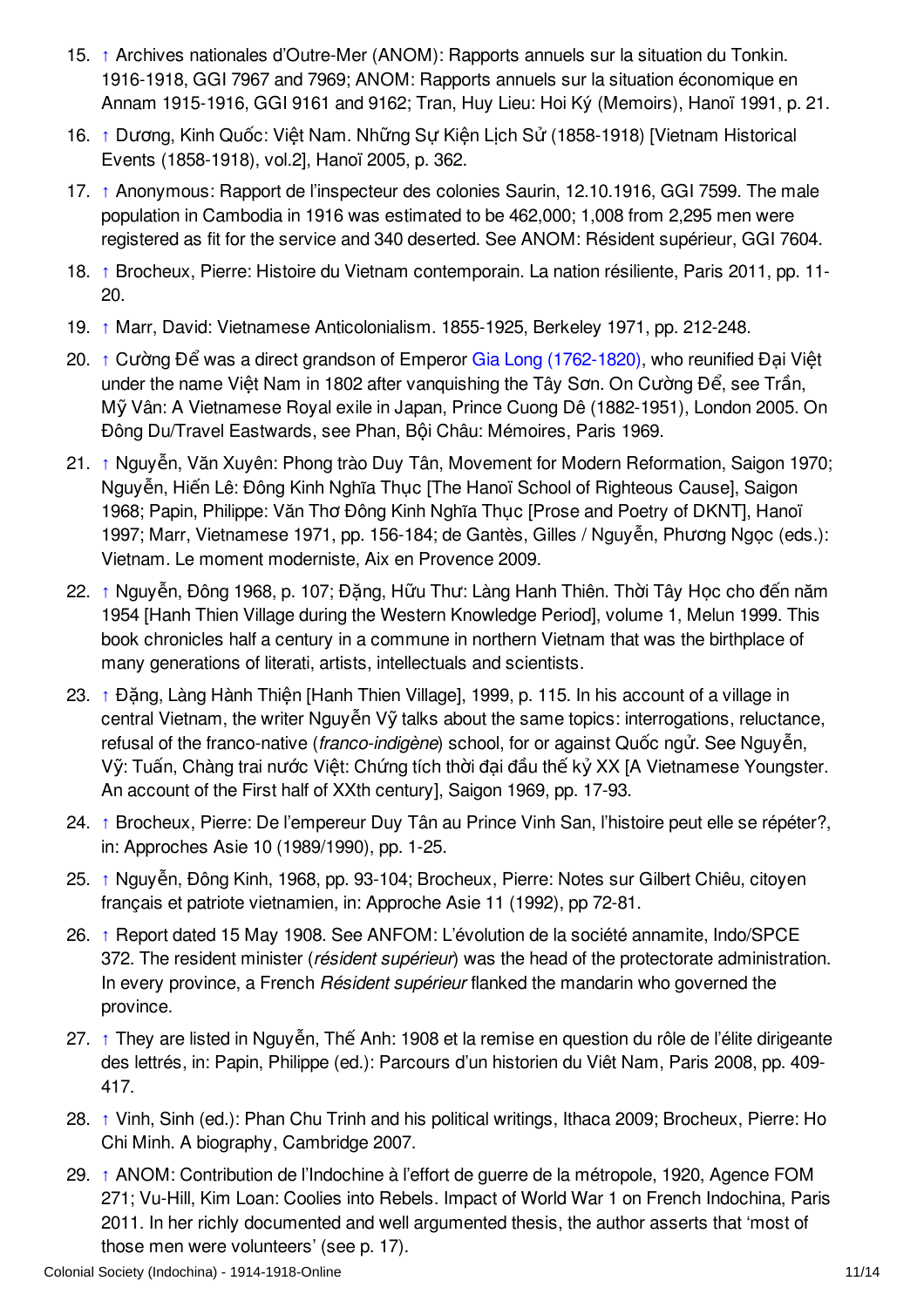- <span id="page-11-1"></span>30. [↑](#page-6-4) Hill, Kimloan: Indochinese Workers in France (Indochina), in: 1914-1918-online. International Encyclopedia of the First World War, ed. by Ute Daniel, Peter Gatrell, Oliver Janz, Heather Jones, Jennifer Keene, Alan Kramer, and Bill Nasson, issued by Freie Universität Berlin, Berlin 2014-10-08. DOI: <http://dx.doi.org/10.154633/ie1418.10373>.
- <span id="page-11-2"></span>31. [↑](#page-7-1) Excerpt from ANOM: Les ouvriers asiatiques dans nos usines et les mauvaises influences qui s'exercent sur eux, in: Le Journal (1917), 10 Slotfom4.
- <span id="page-11-3"></span>32. [↑](#page-7-2) Vu-Hill, Coolies 2011.
- <span id="page-11-4"></span>33. [↑](#page-7-3) Vassal, Gabrielle M.: d'Indochine en France, août-décembre 1914, in: La Revue de Paris (June 1917), pp. 565-581. The author was the English wife of a French doctor at the Institut Pasteur; both came back to Europe to "perform their patriotic duty".
- <span id="page-11-5"></span>34. [↑](#page-8-0) Forest, Alain: Les manifestations de 1916 au Cambodge, in: Brocheux, Histoire 1981, pp. 63- 82.
- <span id="page-11-6"></span>35. [↑](#page-8-1) Brocheux, De l'empereur Duy Tân 1989/1990.
- <span id="page-11-7"></span>36. [↑](#page-8-2) ANOM, IndoNF1
- <span id="page-11-8"></span>37. [↑](#page-8-3) Zinoman, Peter: The colonial Bastille. 1962-1940, Berkeley 2001, pp. 158-199.
- <span id="page-11-9"></span>38. [↑](#page-8-4) Trinh, van Thao: L'École française en Indochine, Paris 1995.

### <span id="page-11-0"></span>**Selected Bibliography**

Bezancon, Pascale: **Une colonisation éducatrice? L'expérience [indochinoise](http://encyclopedia.1914-1918-online.net/bibliography/Z3WDVPIK) (1860- 1945)**, Paris 2002: L'Harmattan.

Boudarel, Georges: **Phan Bôi Châu et la société [vietnamienne](http://encyclopedia.1914-1918-online.net/bibliography/67HIH4QX) de son temps**, Paris 1972: Association pour une meilleure connaissance de l'Asie.

Brenier, Henri: **Essai d'atlas statistique de l'Indochine française. [Gouvernement](http://encyclopedia.1914-1918-online.net/bibliography/74IH45HT) général de l'Indochine**, Hanoi; Haiphong 1914.

Brocheux, Pierre / Hémery, Daniel: **Indochina. An ambiguous [colonization,](http://encyclopedia.1914-1918-online.net/bibliography/5WXNPEAG) 1858-1954**, Berkeley 2009: University of California Press.

Dương, Kinh Quốc: Việt Nam. Những sư kiện lịch sử, 1858-1918 (Vietnam. Historical **facts, [1858-1918\)](http://encyclopedia.1914-1918-online.net/bibliography/6DAXZXX9)**, Hanoi 1999: Nhà xuá̂t bản Giáo dục.

Forest, Alain: **Le Cambodge et la [colonisation](http://encyclopedia.1914-1918-online.net/bibliography/CI8AZZUD) française. Histoire d'une colonisation sans heurts (1897-1920)**, Paris 1980: L'Harmattan.

Fourniau, Charles: **Vietnam. [Domination](http://encyclopedia.1914-1918-online.net/bibliography/IXUBBPI6) coloniale et résistance nationale (1858-1914)**, Paris 2002: Les Indes savantes.

Gantès, Gilles de / Nguyen, Phuong Ngoc (eds.): **Vietnam. Le moment [moderniste](http://encyclopedia.1914-1918-online.net/bibliography/WW4QS7TA)**, Aix-en-Provence 2009: Université de Provence.

Le Van Ho, Mireille: **Des [Vietnamiens](http://encyclopedia.1914-1918-online.net/bibliography/3TUSN5QE) dans la Grande Guerre. 50000 recrues dans les usines françaises**, Paris 2014: Vendémiaire.

Logan, William Stewart: **Hanoi, biography of a city**, Seattle 2000: University of [Washington](http://encyclopedia.1914-1918-online.net/bibliography/FW7D6GTP) Press.

Marr, David G.: **Vietnamese [anticolonialism,](http://encyclopedia.1914-1918-online.net/bibliography/ITH9RUZK) 1885-1925**, Berkeley 1971: University of California Press.